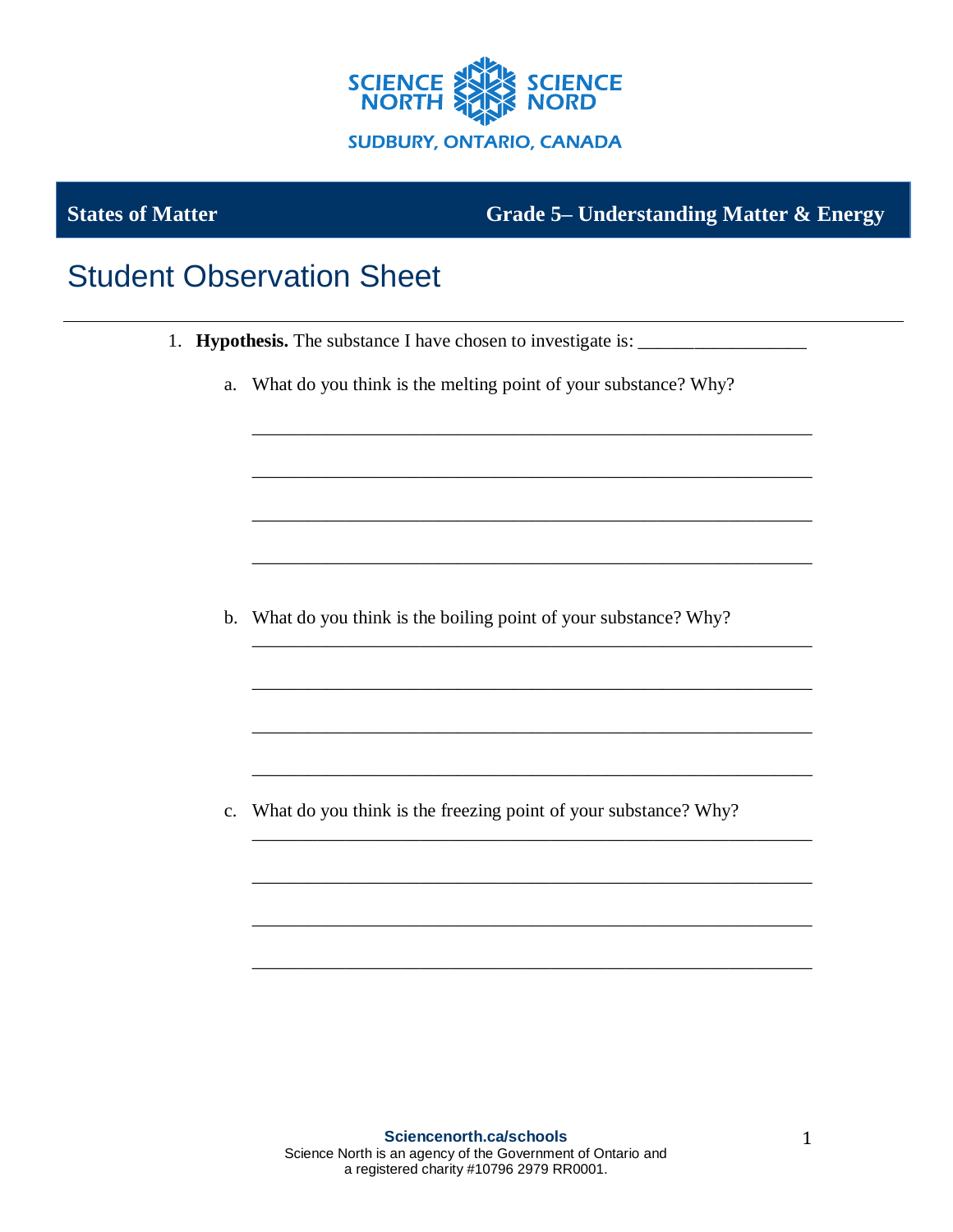d. In the space below, design an experiment to test the melting, freezing, and/or the boiling points of your substance.

## 2. **Observations.**

| Initial volume of substance:                            |       |        |     |
|---------------------------------------------------------|-------|--------|-----|
| Initial state of substance (circle one):                | solid | liquid | gas |
| Length of time to get to the melting or freezing point: |       |        |     |
| Melting or freezing point:                              |       |        |     |
| Length of time to get to the boiling point:             |       |        |     |
| Boiling point:                                          |       |        |     |

| <b>Observations (melting/freezing point)</b> | <b>Observations (boiling point)</b> |
|----------------------------------------------|-------------------------------------|
|                                              |                                     |
|                                              |                                     |
|                                              |                                     |
|                                              |                                     |
|                                              |                                     |
|                                              |                                     |
|                                              |                                     |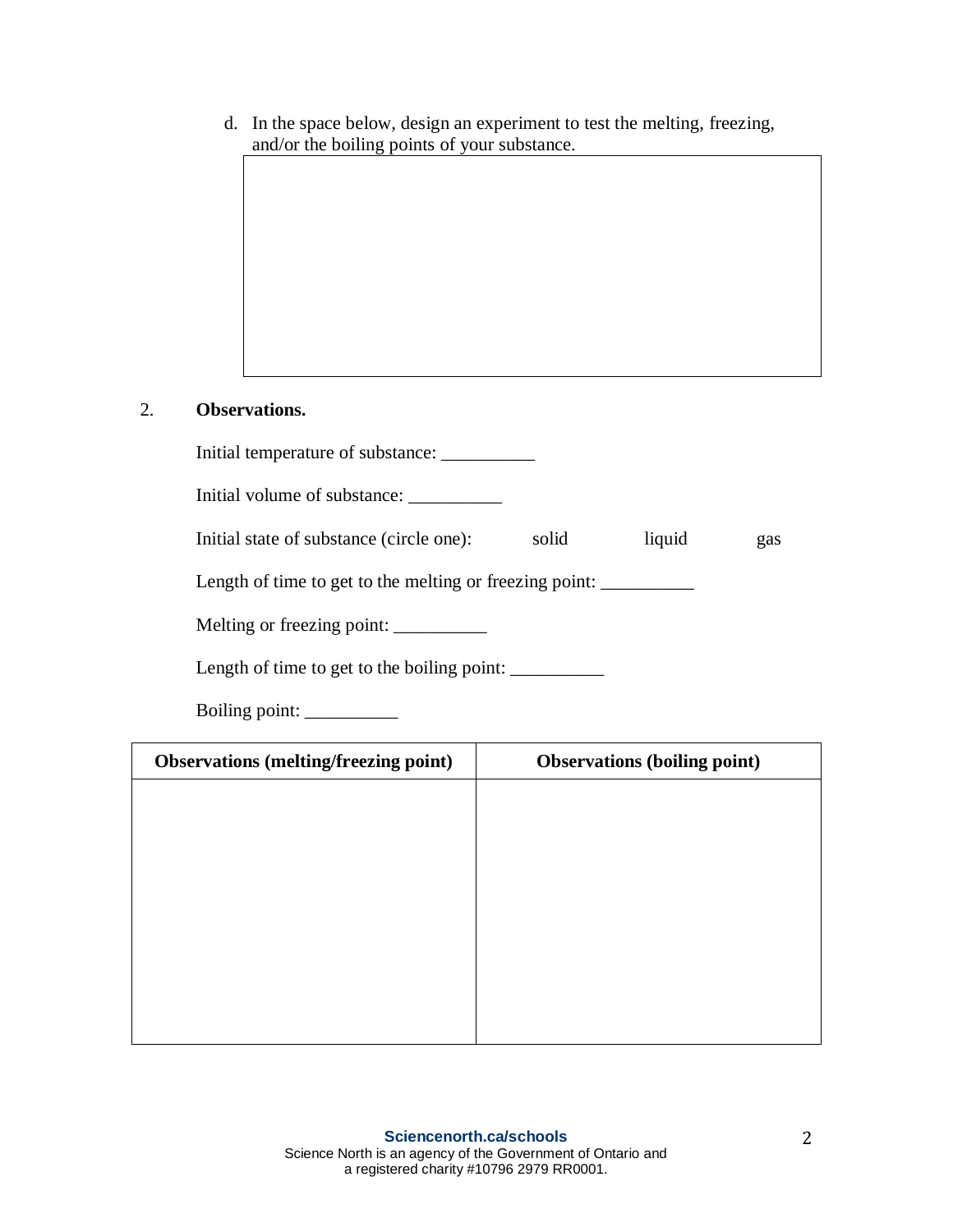| an absorption of heat? Explain.                        |
|--------------------------------------------------------|
|                                                        |
|                                                        |
|                                                        |
|                                                        |
|                                                        |
|                                                        |
|                                                        |
| 4. What physical changes in matter did you observe?    |
|                                                        |
|                                                        |
|                                                        |
|                                                        |
|                                                        |
|                                                        |
|                                                        |
|                                                        |
|                                                        |
| What caused those changes to take place?<br>a.         |
|                                                        |
|                                                        |
|                                                        |
|                                                        |
|                                                        |
|                                                        |
| b. What would have to happen to reverse those changes? |
|                                                        |
|                                                        |
|                                                        |
|                                                        |
|                                                        |